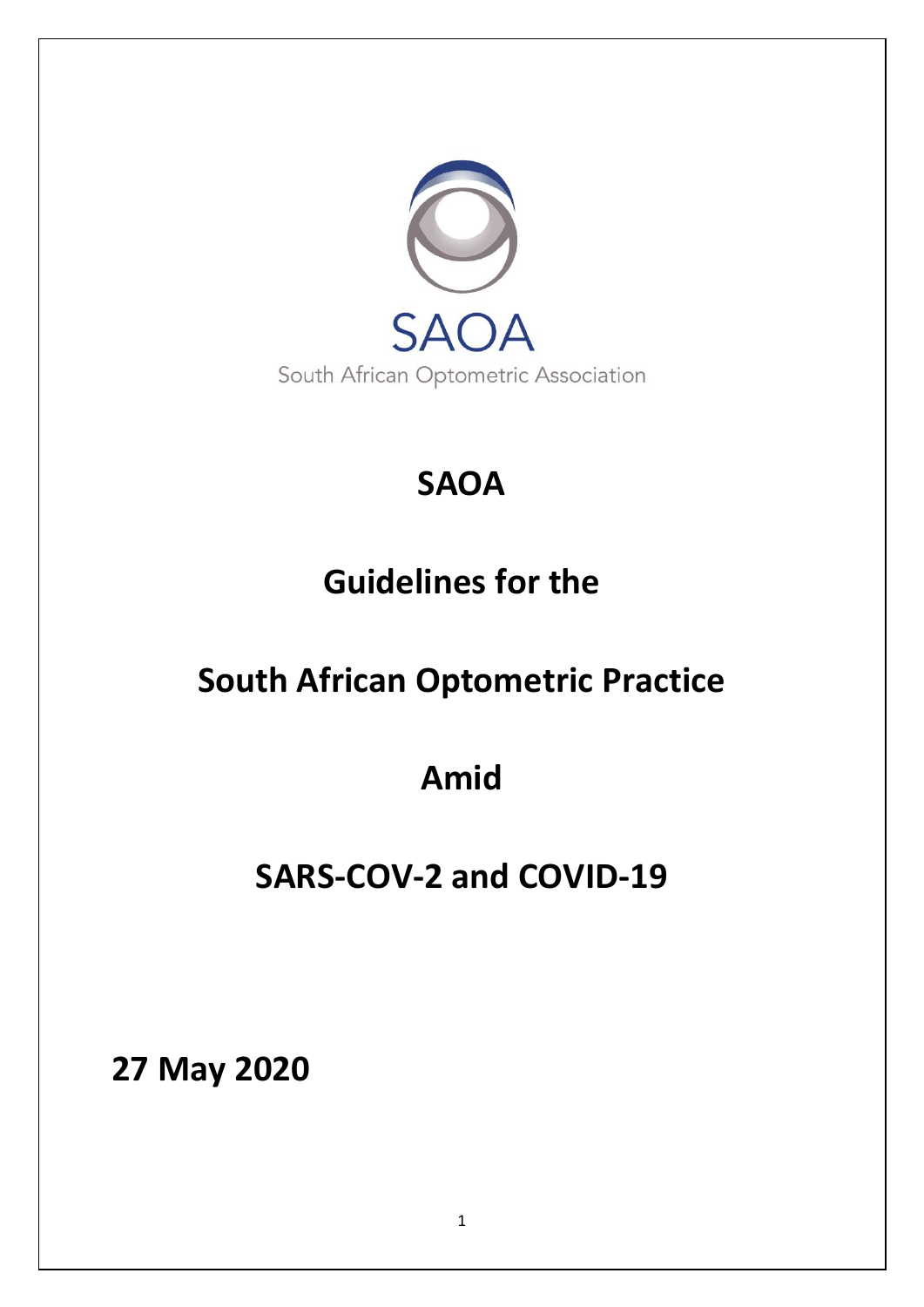### **TABLE OF CONTENTS**

# **Contents**

- **1 Glossary of Terms Abbreviations and Definition**
- **2 Introduction**
- **3 Recommended Guidelines:**
	- **3. Infection Prevention Control**
	- **3.1 Personal Protective Equipment**
	- **3.2 Prevention Measures:** 
		- **3.2.1 Clean**
		- **3.2.2 Sanitize**
		- **3.2.3 Disinfect**
		- **3.2.4 Social distancing**
	- **3.3 Environment of the Optometric Practice**
		- **3.3.1 Signage on windows**
		- **3.3.2 Staff, Patient or Visitor entry and exit into and out of practice**
		- **3.3.3 Screening of Patient History**
		- **3.3.4 Staff training**
		- **3.3.5 Waiting areas and Consulting Rooms**:
		- **3.3.6 General Approach to Patients:**
		- **3.3.7 Clinical matters**:
		- **3.3.8 Aerosol generating procedures**
		- **3.3.9 Record-keeping**

# **4 Annexure**

- **4.1 SAOA COVID-19 Screening Form**
- **4.2 COVID-19 Testing Sites**
- **5 References**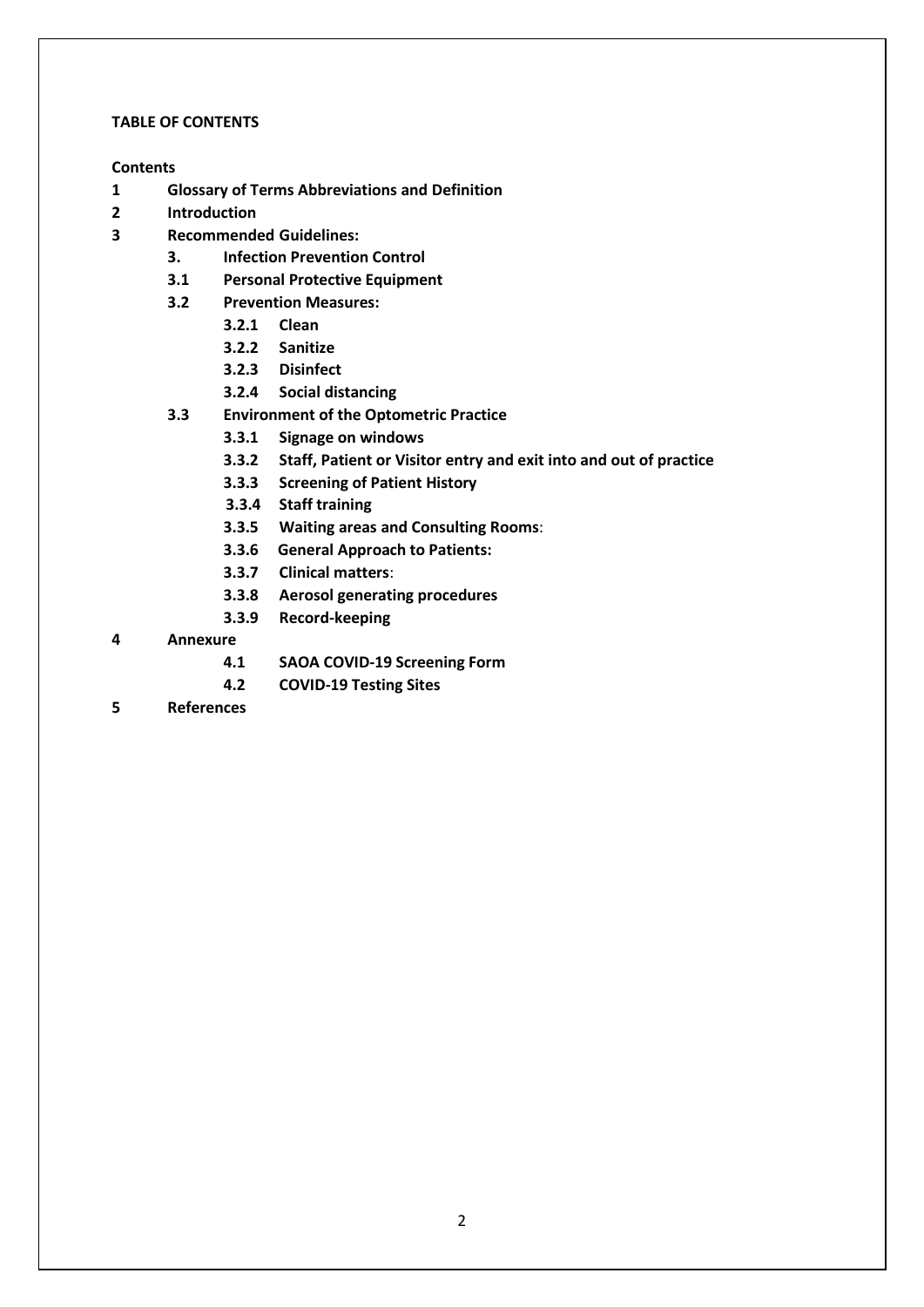### **1 GLOSSARY OF TERMS, ABBREVIATIONS AND DEFINITIONS**

# **Understanding available information through scientific research, being cognisant of observation or trends around the SARS-COV-2 and COVID-19 guides safer optometric practice**

#### **TERMINOLOGY**

- **1. SARS-COV-2-CoV-2**: Severe Acute Respiratory Syndrome Corona virus 2 (SARS-COV-2)
	- 1. Novel corona virus
	- 2. Single stranded enveloped RNA
	- 3. The cause of Corona virus Disease 2019 (COVID-19)
	- 4. Started in Wuhan, Dec 2019, China and rapidly spread worldwide
	- 5. Little known about the pathogenesis, treatment and vaccination
	- 6. Population worldwide has no or little previous immunity
- **2. Viral Transmission:** When a virus spreads between an infected person and another.

SARS-COV-2 transmission has many unknowns and controversial and its current transmission is between humans

#### 1. **Respiratory Droplet transmission**

Occurs when the infected person coughs, sneezes, or talks and the droplets are transmitted to a susceptible host who is within 1 m or less

 and/ or has been in the presence of the infected person for 15minutes or more

The virus can rarely be transmitted through tears

**2. Fomite/Contact Transmission:** indirect transmission when a person touches a contaminated surface and touches his face before washing his hands. The virus can survive on stainless steel and plastic, cardboard, copper and aerosol for 72 hrs, 24 hrs, 4 hrs and 3 hrs, respectively.

#### **3. Airborne transmission/Aerosol generating transmission:**

 T he virus may suspend itself in the air and infect a host at a distances of greater than 1m. The viability of this may be influenced by time (3 hours), airflow (aerosol generating activities or procedures) and distances. Follicular conjunctivitis may be due to the virus being transmitted by aerosol contact with the conjunctiva

#### 4. F**aecal or oral route:**

 Possible transmission may occur via this route (viral RNA was found in stool samples)

**3. Incubation period:** Time between the host being exposed to the virus and the onset of symptoms in the host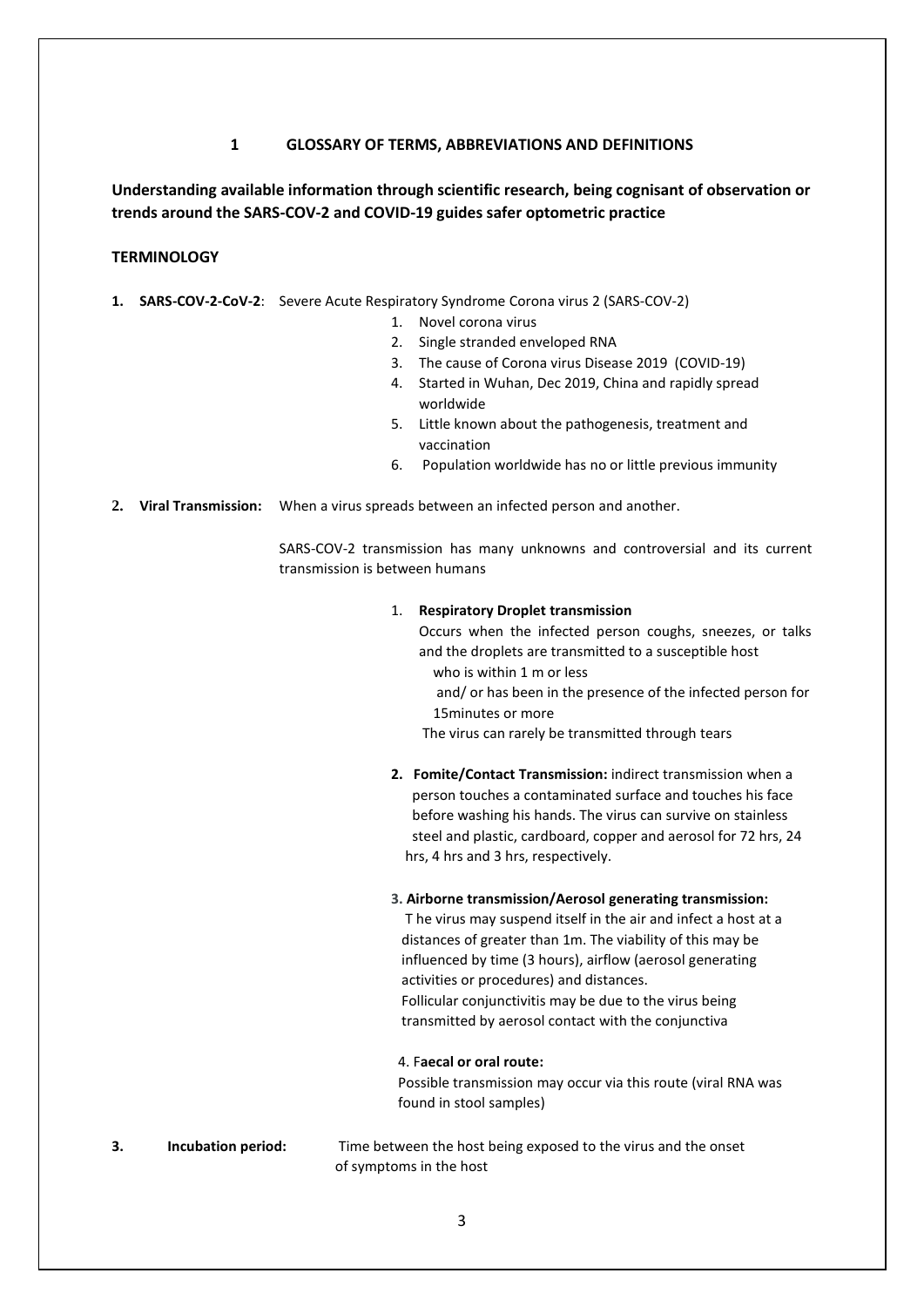OR the time the virus is detected in the body of the host even if there were no symptoms (also known as the pre-symptomatic period) **4 Median Incubation Period:** 5 -6 days (Range: 2-14 days/longer) It is the basis for the quarantine period for cases and monitoring of exposed contacts **5** E**xposure time:** Latest time a contact was exposed to the infectious person **6. Infectious Period: T**he period during which an infected person is likely to spread the virus to a host. It varies and may present: 1. one to two days prior to symptoms 2. during the symptomatic period when symptoms are mild and or non specific 3. for 7-12 days in moderate cases and up to two weeks in severe cases. 4. when a case is asymptomatic 7 **Close contact:** When a host has face to face contact of less than 1 m with an infected person Or When the host was in a closed space for more than 15 minutes with an infected person 8. **R0 (R nought or R zero): Reproductive Rate** 1. the number of cases that are expected to occur as a result of infection by a single individual at the start of an epidemic before immunity and immunisation is available 2. It is used to track how many people, on average, will be infected for every one person who has the disease 3. Indicates how infectious is the disease is i.e. COVID -19 4. When the average R0 is less than 1; the infection spreads slowly and eventually dies out. 5. average R0 >1, infection will spread exponentially 6. the higher the value of R0, the faster an epidemic will progress. 7. Number of Variables impact on R0 a. susceptibility, size and density of the population that the infection is introduced into matters b. the infectiousness of the virus 8 WHO R0 at the beginning of March: = 2 to 2.5 **9. Re: Effective reproduction number** 1. Represents the number of people, in a population, who can be infected by an individual at any specific time of the pandemic as the population becomes increasingly immunized, either by individual immunity following infection or by vaccination, and as people die. 2. Re is affected by the number of people with the infection and the number of susceptible people with who infected personis contact with. People's behaviour (e.g. social distancing) can also affect Re. 3. The number of susceptible people falls as people die or become immunized by exposure. The sooner people recover or die, the smaller

4

the value of Re will be at any given time.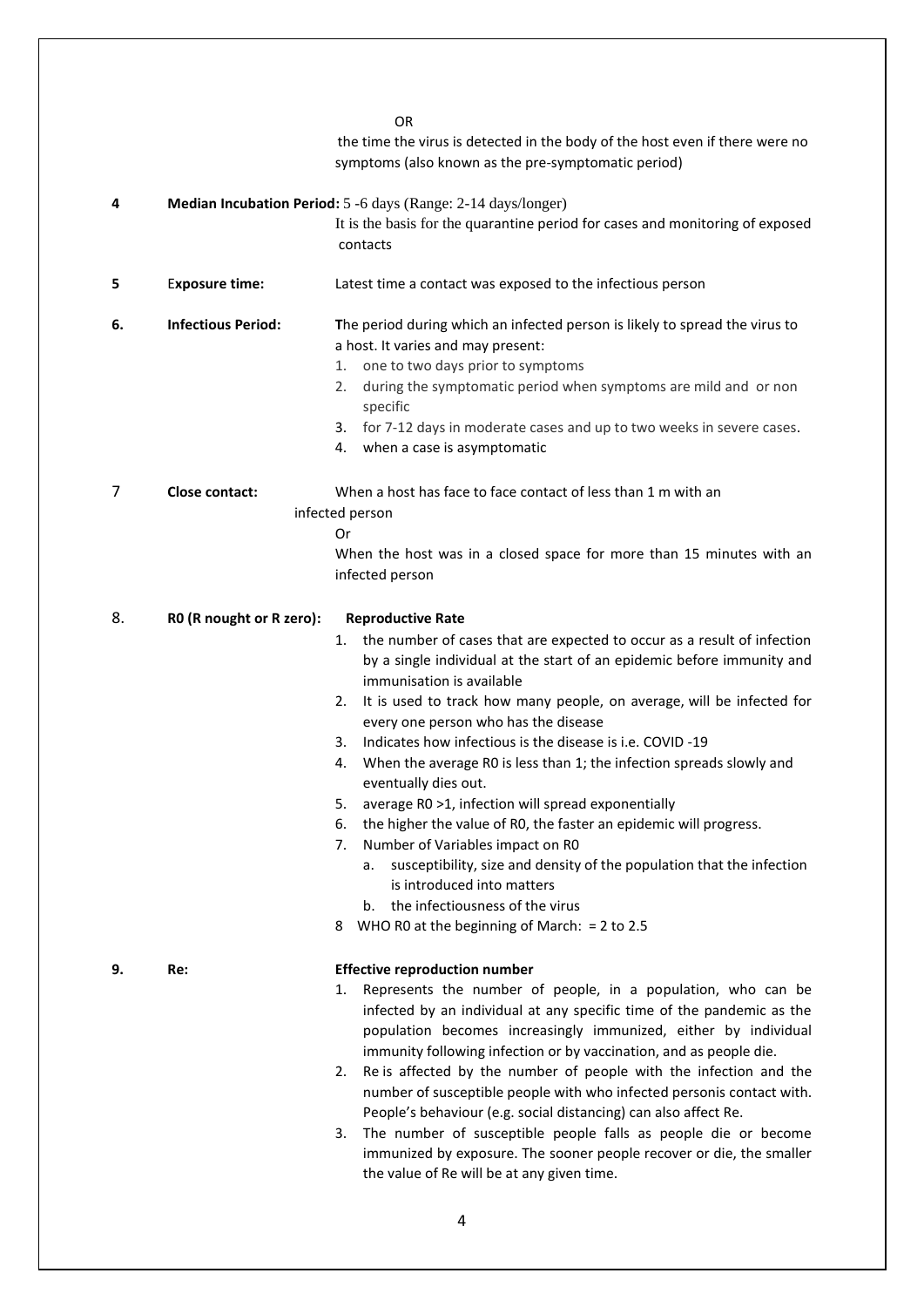| 10  | <b>Doubling Time:</b>   | The number of days it takes for the total number of infections to<br>double.                                       |
|-----|-------------------------|--------------------------------------------------------------------------------------------------------------------|
|     |                         | A value of 1day is of concern and implies the infection                                                            |
|     |                         | is spreading rapidly resulting in steep curve                                                                      |
|     |                         |                                                                                                                    |
| 11. | Co-morbidities:         | Chronic medical conditions or diseases which are non- infectious and                                               |
|     |                         | <b>Infectious</b>                                                                                                  |
|     |                         | Common South African co morbidities: hypertension, diabetes mellitus and                                           |
|     |                         | cardiovascular diseases                                                                                            |
|     |                         | Other co morbidities: chronic pulmonary disease, asthma, chronic renal                                             |
|     |                         | diseases, active and past TB, malignancy, HIV, auto-immune conditions                                              |
|     |                         | and those over 60 years                                                                                            |
|     |                         | Other high risk patients are those with obesity, and mental and<br>neurological health conditions such as dementia |
|     |                         |                                                                                                                    |
|     |                         | 12 Signs and Symptoms of COVID 19: patients may present with no to mild and severe symptoms                        |
|     |                         |                                                                                                                    |
|     |                         | Common symptoms: production of phlegm, shortness of breath or                                                      |
|     |                         | difficulty breathing, chills or rigours, muscle pain, headache, sore throat,                                       |
|     |                         | new loss of smell or taste                                                                                         |
|     |                         |                                                                                                                    |
|     |                         | Less common symptoms/signs:                                                                                        |
|     |                         | Nausea or vomiting, nasal congestion, diarrhoea, coughing up blood or                                              |
|     |                         | blood-stained mucus, frost bite toe rashes, red spots rashes/hives on the                                          |
|     |                         | body, Kawasaki Disease Inflammatory symptoms in children                                                           |
|     |                         | <b>Ocular symptoms</b>                                                                                             |
|     |                         | Conjunctivitis: red, weepy wet eye, swollen eyelids, light sensitivity,                                            |
|     |                         |                                                                                                                    |
|     |                         | painful eye, and mild follicular conjunctivitis                                                                    |
|     |                         | Emergency symptoms/signs                                                                                           |
|     |                         | Trouble breathing, persistent pain or pressure in the chest, new confusion                                         |
|     |                         | or inability to arouse, bluish lips or face                                                                        |
|     |                         |                                                                                                                    |
| 13  | Test:                   | <b>SARS CoV-2 PCR (NDOH)</b>                                                                                       |
|     |                         | This is a Prescribed Minimum Benefit level of care for the investigation                                           |
|     |                         | and/or diagnosis ofCOVID-19.                                                                                       |
|     |                         |                                                                                                                    |
| 14  | <b>Isolation Times:</b> | Asymptomatic patient - isolate for 14 days                                                                         |
|     |                         | Mild disease<br>- isolate 14 days after onset of symptoms                                                          |

Severe Disease - isolate 14 days after clinical stability is achieved **15 Median time from symptoms onset to clinical recovery**: Mild cases (82%): approximately 2 weeks Severe or critical disease(6%): 3 - 6 weeks Among patients who have died, the time from symptom onset to outcome ranges from 2 - 8 week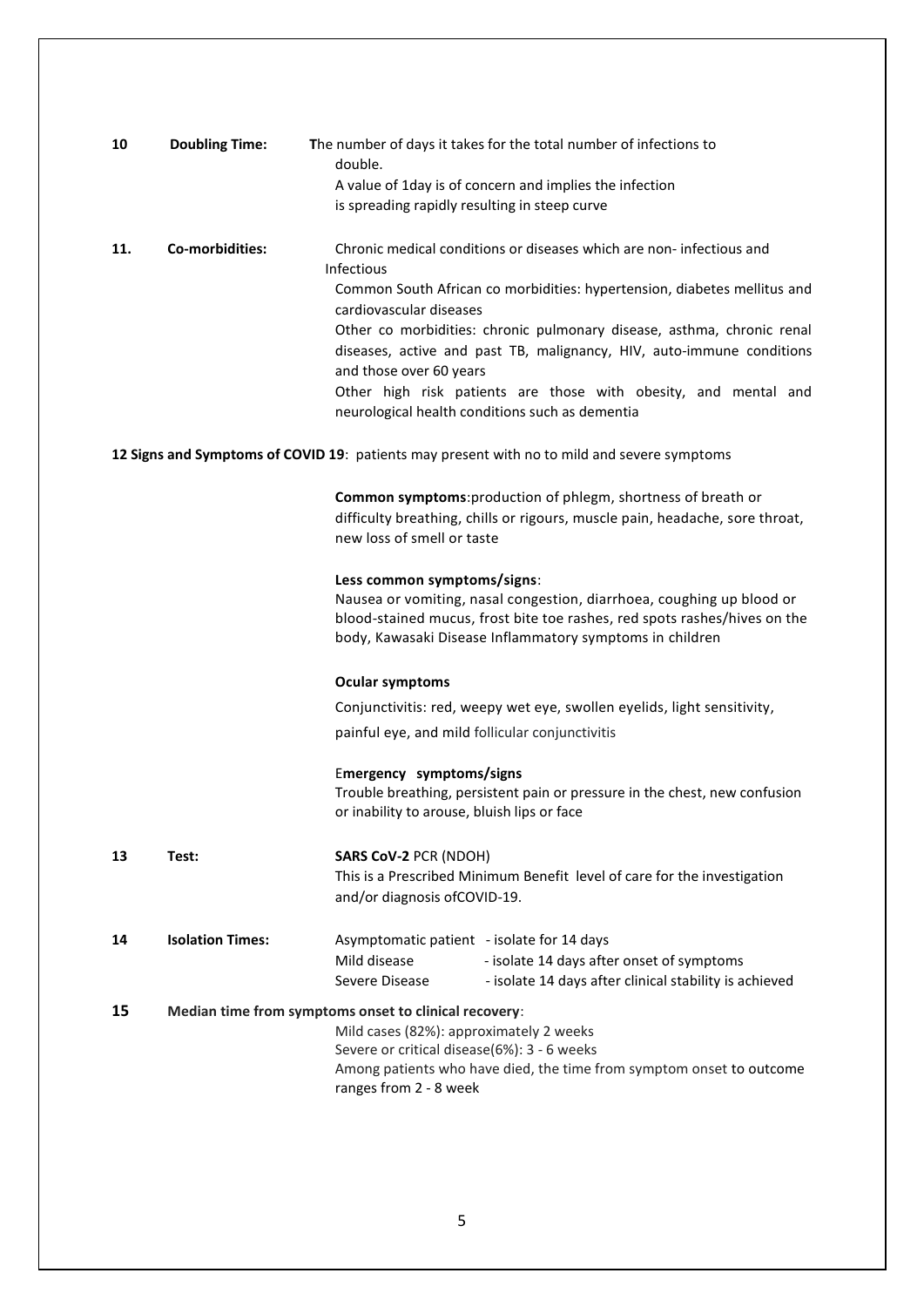# **Acronyms**

| 1              | <b>IPC</b>  | Infection prevention and control            |
|----------------|-------------|---------------------------------------------|
| $\overline{2}$ | <b>WHO</b>  | World Health Organisation                   |
| 3              | <b>HCW</b>  | <b>Health Care Workers</b>                  |
| 4              | <b>NICD</b> | National Institute of Communicable Diseases |
| 5              | <b>CDC</b>  | Centres for Disease Control and Prevention  |
| 6              | <b>NDOH</b> | National Department of Health               |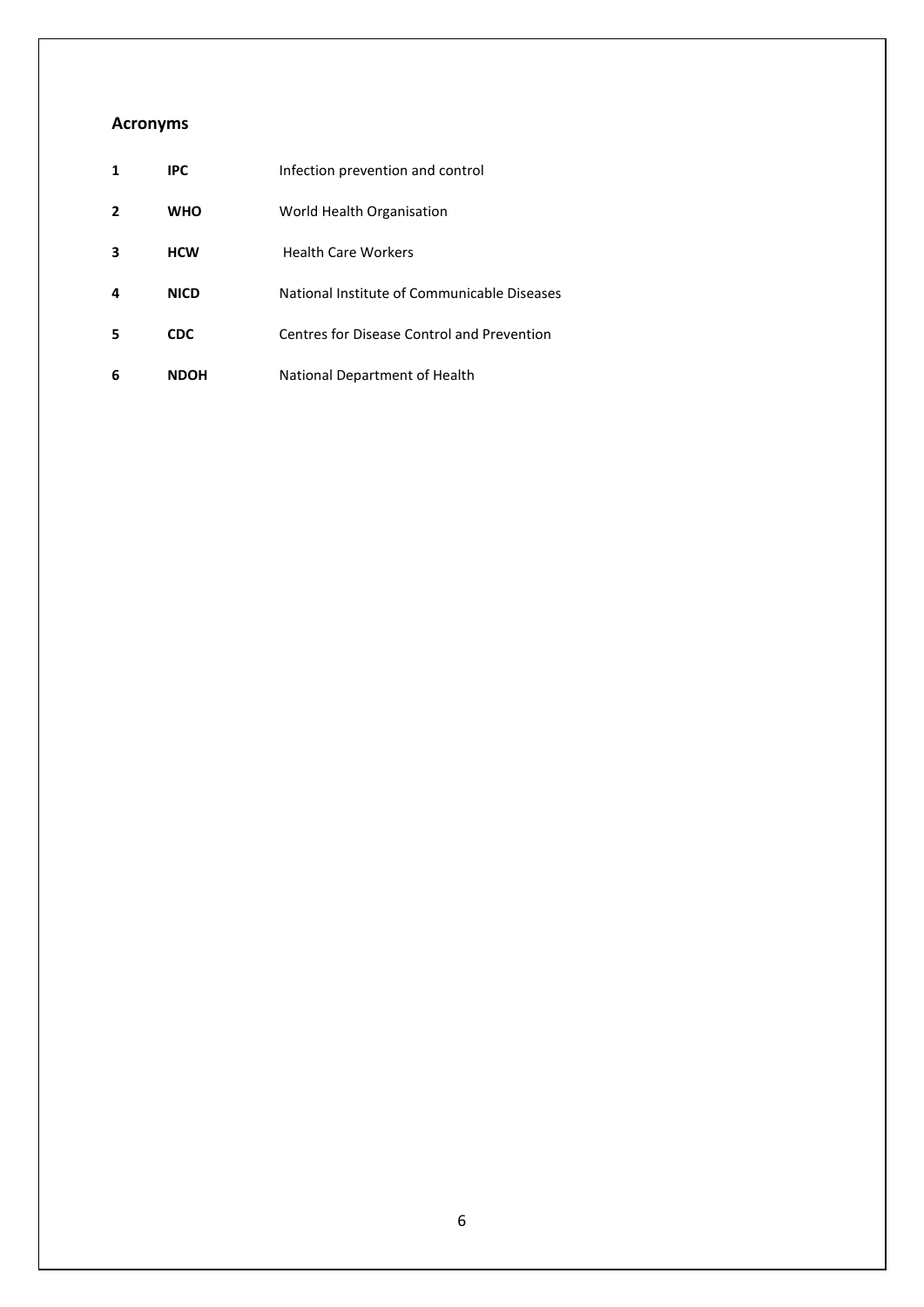#### **2 Introduction:**

# **Global**

On the 11 March 2020, WHO confirmed the novel coronavirus disease (COVID-19) as a pandemic. At the time 118,000 cases in 114 countries were recorded and 4,291 people had lost their lives. All countries were called to take urgent and aggressive action. On the 27 May 2020, the number of reported cases was 5 701 337 across 216 countries with 357 688 deaths.

The first COVID-19 case, in South Africa, presented on the 5 March 2020. On the 15 March 2020 there were 61 positive cases recorded in South Africa. In the first 3 weeks the epidemic doubled every 2 days. A State of National Disaster was swiftly declared to safeguard the health and well being of South Africans.

A nation-wide lock down commenced on the 26 March 2020 with an alert level 5 being enforced. The purpose was to slow the spread of the virus, limit the number of new infections and deaths. A further benefit was to allow for early detection through screening, early diagnoses of COVID-19 cases through testing, timely tracing of contacts, isolations, quarantining and hospitalisation of patients. Health care facilities benefited with time to strengthen their infection prevention and control protocols, increase their ICU bed capacity, ventilators and personal protective equipment for health care workers to cope with the increase in COVID-19 cases.

Lockdown levels have migrated to level 4 in May 2020 and now to level 3 on the 1 June 2020. While the lockdown has slowed the spread of the virus, current statistics record 25 937 cases, 552 deaths, 13 451 recoveries and 634 996 conducted tests. The epidemic is on its exponential increase and expected to reach its peak in August to late September 2020 with an estimate of 40 000 deaths by November 2020. Many hotspot areas have been identified, with the largest number of cases in the Western Cape, Gauteng and Eastern Cape. These cases have started to flood the health care facilities.

Explanations proposed for the climb in case numbers are that more testing is being done and test kits and Personal Protective Equipment are insufficient. As the turnaround testing time is delayed early diagnosis of cases, timely tracing, isolation, quarantining and hospitalisation will be impacted on. The ease in lockdown regulations which allows people to congregate in groups at work, schools and other gatherings is also likely to contribute to the steep rise in cases.

Regulations that continue to be mandatory are social distancing of more than 2m, wearing of masks, hand hygiene, cough etiquette and safety protocols at work, amongst many listed in the Risk Adjusted Strategy.

**High risk patients**, in South Africa, for COVID-19 are those with co-morbidities, senior citizens > 60 years and health workers. Among the primary health workers in South Africa are a cadre of 3812 optometrists and 138 dispensing opticians who provide vision and eye health care to a population of 58.78 million people. Of these 273 optometrists are employed in the public sector. Optometrists examine, diagnose and manage vision and eye health disorders while detecting many systemic conditions and making appropriate referrals.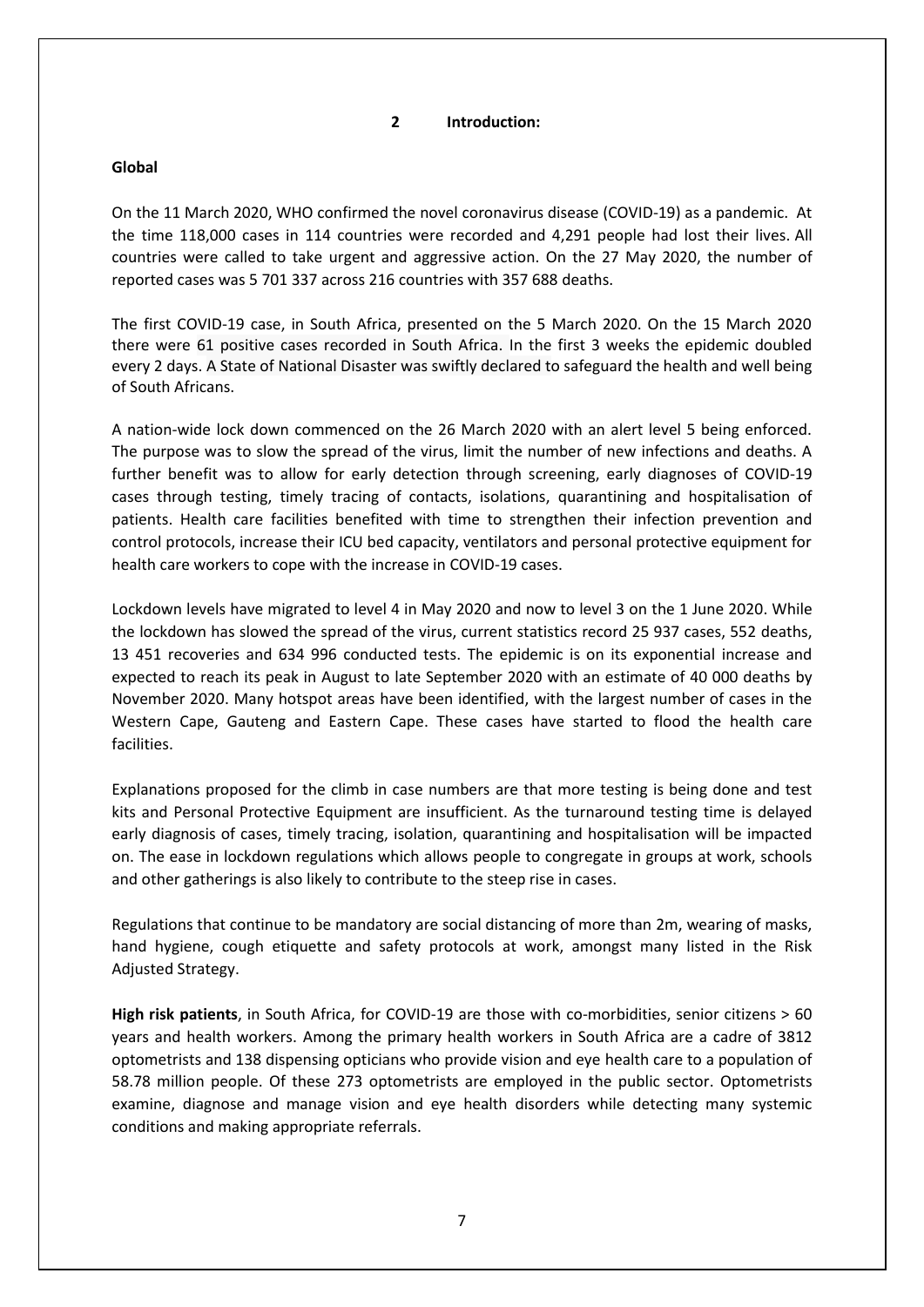**The clinical challenges** that the practice of optometry and dispensing Opticianry may face are the **c**lose working distances between the practitioner and patients for many clinical procedures – some as close as a 5cm working distance and high touch contact of surfaces. Further, infectious patients may present asymptomatically with COVID-19. There are many unknowns regarding the virus and its pathogenesis, the transmission modes, the condition of COVID-19, treatment, cures and vaccinations. Emerging scientific evidence is based on small sample sizes. Optometrists and dispensing opticians must take cognizance of observations and trends shared.

**As Optometrists and Dispensing Opticians embrace the present and look ahead,** SARS-COV-2 will continue to spread, resulting in many more COVID-19 cases until immunity is eventually provided or achieved. As the population of South Africa continues with their daily tasks, in the work environment or at home to generate an income, provide for their families and contribute to the economy of the country, optometrists and dispensing opticians and their staff have a responsibility to be aware of information on SARS-COV-2 and COVID-19, to ensure safety measures to help slow the spread of the virus while providing comprehensive vision and eye health care, screen patients for COVID 19 and contribute to national data that can generate country specific results and recommendations.

# **The Aim of recommendations in this** guideline is to:

- 1 Familiarise all staff within the South African Optometric Practice with knowledge on SARS-COV-2 and COVID-19
- 2 Promote safety recommendations for the South African Optometric Practice amid SARS-COV-2 and COVID-19, while quality vision and eye health care is provided within the regulations of the HPSCA
- 3 Contribute to the COVID-19 screening (early detection of positive cases within communities and provide information to trace contacts)

**The SAOA Prays that** God will continue to Bless and Protect You, Your Staff, Your Patients and Families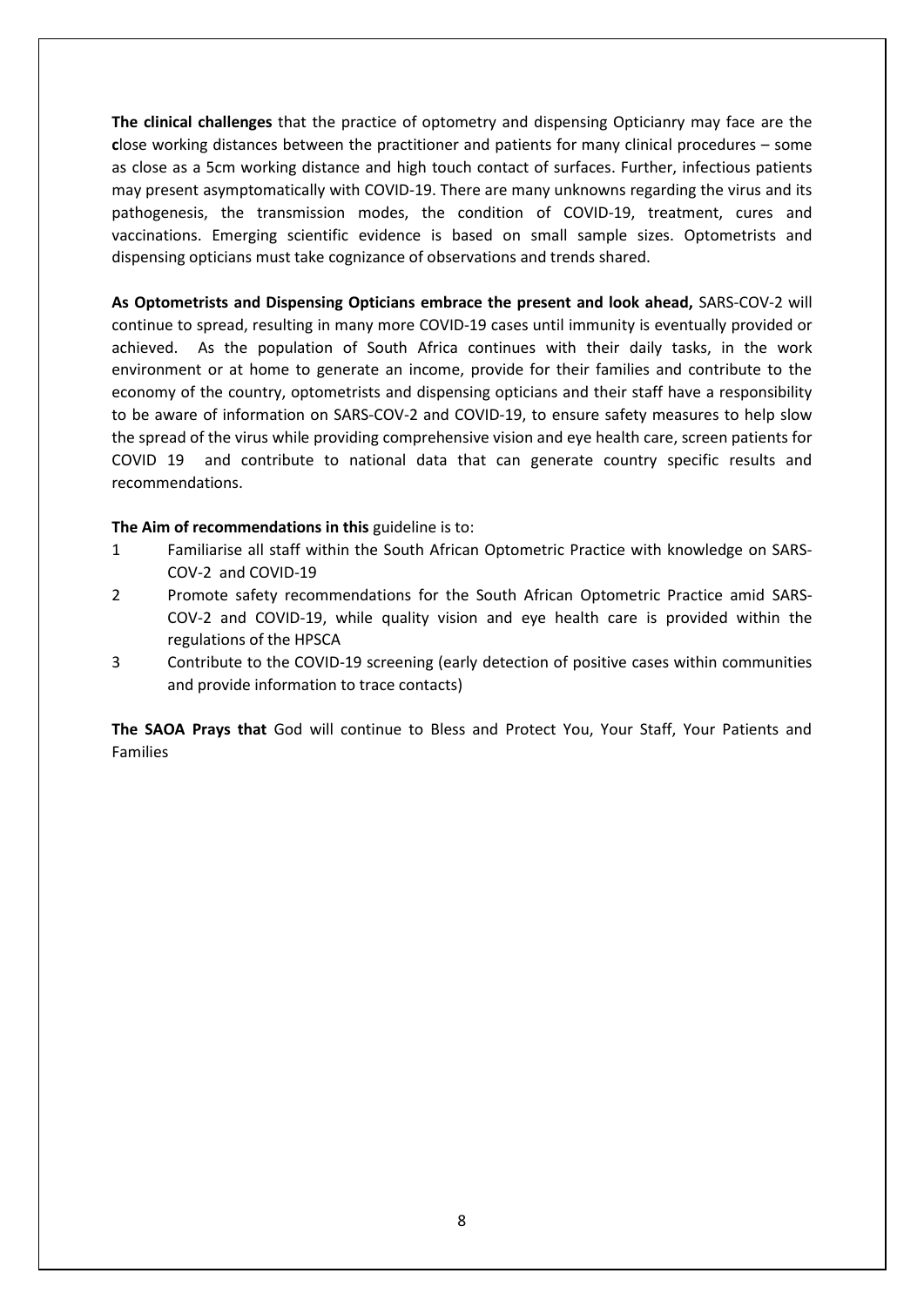# **3 Infection Prevention and Control (IPC) in the Optometric Practice amid SARS-COV-2 and COVID-19**

**I**nfection prevention and control is a keystone to providing safe health care. Employees are obliged to supply and uphold a safe workplace for the health of workers. Personal protective equipment, decontaminating of practices, social distancing, environmental considerations, and early detection of COVID-19 are imperatives to keep your patients and staff safe while providing quality vision and eye health care during the pandemic.

# **3.1 Personal Protective Equipment (PPE) in Environment of the SA Optometric Practice**

Personal Protective Equipment offers protection to those who wear it and those they are in contact with.

| Personnel                       | <b>Minimum PPE</b>                                              | <b>Rationale</b>                                             |  |
|---------------------------------|-----------------------------------------------------------------|--------------------------------------------------------------|--|
| <b>Optometrist</b>              | Masks:                                                          | Limit the risk of exposure to large respiratory droplets in  |  |
| and                             | the air via the nose and mouth<br>Surgical (blue on outside and |                                                              |  |
| <b>Dispensing</b>               | white on inside)                                                |                                                              |  |
| Optician                        |                                                                 | Limit the risk of exposing patients to large respiratory     |  |
|                                 |                                                                 | droplets from the eye care professional                      |  |
|                                 |                                                                 |                                                              |  |
|                                 | *N95 Respirators if available                                   | Limit the risk of exposure to small and large respiratory    |  |
|                                 | (aerosol generating techniques)                                 | droplets in the air via the nose and mouth                   |  |
|                                 |                                                                 | Used when assessing TB patients                              |  |
| <b>Face Shields or Goggles:</b> |                                                                 | Limit the risk of eye exposure to SARS-COV-2 via respiratory |  |
|                                 |                                                                 | droplets and through contact                                 |  |
| Gloves: Disposable Gloves or    |                                                                 | Limit risk of exposure to SARS-COV-2 on hands via contact    |  |
| (Re-usable gloves that can be   |                                                                 | with contaminated surfaces or through contact with the       |  |
| sanitised or washed with Soap   |                                                                 | nose, mouth and or eyes                                      |  |
|                                 | and Water). Be Cautious                                         |                                                              |  |
|                                 | Soap and Water:                                                 | The hydrophilic component of soap dissolves the lipids and   |  |
|                                 | Rub for 20 seconds and rinse                                    | break down the proteins of the virus                         |  |
|                                 | Sanitizer: (Alcohol Based)                                      | Sanitizer >/= 60% alcohol content disrupts RNA molecules in  |  |
|                                 | Rub for a minimum of 15                                         | the virus, limiting SARS-COV-2 viral replication             |  |
|                                 | seconds or until dry                                            |                                                              |  |
|                                 | Pen: Own                                                        | Limit transmission of SARS-COV-2through shared contact       |  |

### **3.1.1 Table 1: PPEs for Optometrist and Dispensing Optician in an Optometric Practice amid SARS-COV-2 and COVID-19**

# **3.1.2 Table 2: PPEs for Staff in an Optometric Practice amid SARS-COV-2 and COVID-19**

| 2 All Staff | Masks:                               | Limit the risk of exposure to large respiratory droplets in  |  |
|-------------|--------------------------------------|--------------------------------------------------------------|--|
|             | <b>Surgical</b> (blue on outside and | the air via the nose and mouth                               |  |
|             | white on inside)                     | Limit the risk of exposing patients and other staff to large |  |
|             |                                      | respiratory droplets from staff member                       |  |
|             | <b>Face Shields</b>                  | Limit the risk of eye exposure to SARS-COV-2 via respiratory |  |
|             |                                      | droplets and through contact                                 |  |
|             | Gloves: Disposable Gloves or         | Limit risk of exposure to SARS-COV-2 on hands via contact    |  |
|             | Re-usable gloves (sanitised or       | with contaminated surfaces or through contact with the       |  |
|             | washed with Soap and Water)          | nose, mouth and or eyes                                      |  |
|             | Be cautious                          |                                                              |  |
|             | Soap and Water:                      | The hydrophilic component of soap dissolves the lipids and   |  |
|             | Rub for 20 seconds and rinse         | break down the proteins of the virus                         |  |
|             | Sanitizer: (Alcohol Based)           | Sanitizer >/= 60% alcohol content disrupts RNA molecules in  |  |
|             | Rub for a minimum of 30              | the virus, limiting SARS-COV-2 replication                   |  |
|             | seconds                              |                                                              |  |
|             | Pen: Own                             | Limit exposure to SARS-COV-2 through shared contact          |  |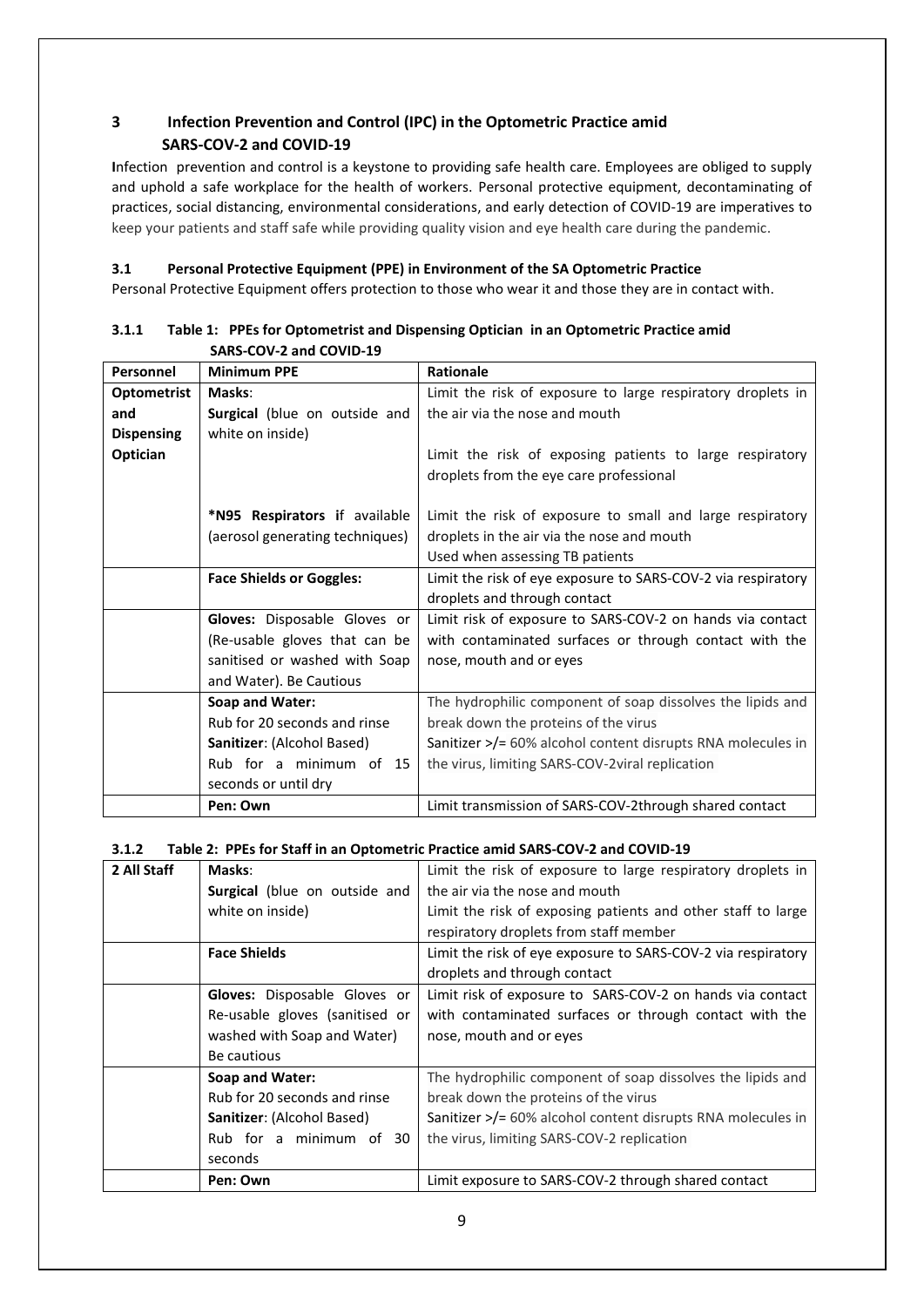# **3.1.3 Table3: PPE for Patient and Any Visitor in an Optometric Practice amid SARS-COV-2 and COVID-19**

| Patient | <b>Mask: Cloth Mask</b>                                                                      | limit exposure to large respiratory droplets in the air<br>limit exposure to practice staff to large respiratory droplets<br>from the patient |  |
|---------|----------------------------------------------------------------------------------------------|-----------------------------------------------------------------------------------------------------------------------------------------------|--|
|         | <b>Surgical Mask:</b><br>patient<br>with<br>Suspect<br>Cold/flu<br>symptoms of<br>/COVID-19: |                                                                                                                                               |  |
|         | Sanitizer:<br>Rub for a minimum of 15<br>seconds                                             | Minimize viral transmission and maximize virus inactivation                                                                                   |  |
|         | Pen: Own                                                                                     | Limit exposure to SARS-COV-2 COV 2 through shared<br>contact                                                                                  |  |

#### **3.1.4 Other optional PPEs for Staff**: disposable gowns, head covers, shoe covers

#### **3.1.5 Donning and Doffing of Personal Protective Equipment:**

Protection through the use of PPEs is possible if standards are met, if appropriate for the examinations conducted, is worn correctly, the procedure for donning (putting them on) and doffing (taking them off) is strictly followed and discarding of PPES is appropriately adhered to. Training and demonstrating competencies in these procedures, to minimise the risk of exposure to SARS-COV-2 COV-2, is crucial.

#### **3.1.5.1 Donning:**

#### **Prerequisite:**

- 1. Good hydration and use of the bathroom
- 2. Use light clothing (scrubs) easy to wash
- 3. Remove jewellery
- 4. Secure long hair and spectacles
- 5. Avoid nail polish

#### **Procedure for Donning:**

- 1 Disinfect hands
- 2 Apron over your head fasten at the back of neck
- 3 Mask
- 4 Face Shield or Goggles
- 5 Disinfect hands
- 6 Glove

# **Procedure for Doffing**:

- 1 Gloves
- 2 Gown
- 3 Face Shield or Mask
- 4 Disinfect Hands

# **Doffing when getting home**

- 1. Remove shoes before entering your home (wash/ disinfect on top and bottom)
- 2. Sanitise cell phone, spectacles, keys, work utensils, laptops
- 3. Remove clothes in an area where your family has no contact with them and place in the washer
- 4. Don't touch or sit on any couches chairs or beds
- 5. Shower, brush your teeth
- 6. Ready to interact with your family

**Disposing of PPE:** Double bag seal and dispense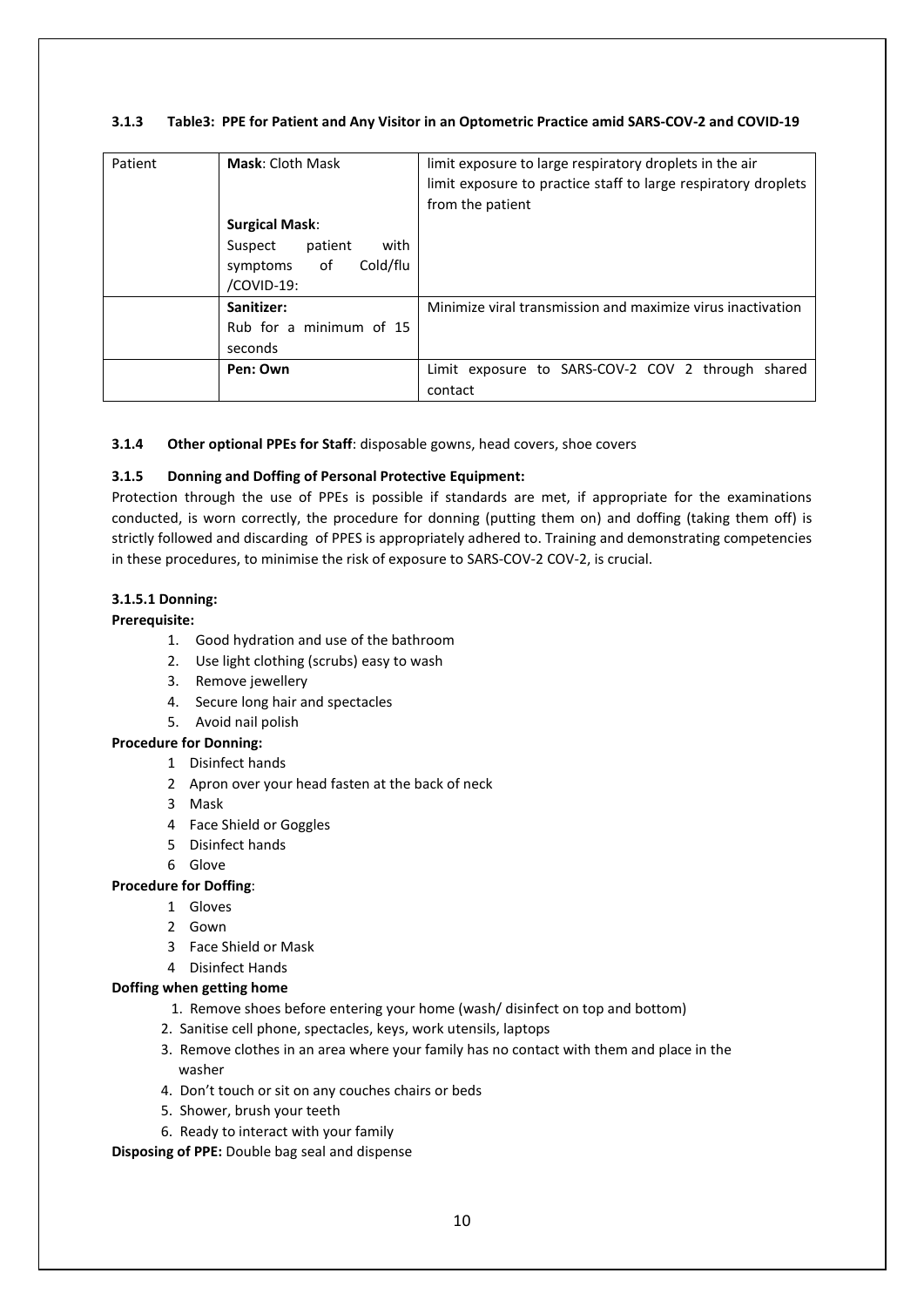# **3.2 Preventative Measures in Environment of SA Optometric Practice amid SARS-CoV-2 and COVID-19**

| 3.2.1               | Decontaminating: | cleaning, sanitizing and disinfecting                                                                                                                                                                                                                                                                                                                                                                                                                                                                                                                                                                                                                                                                                                                                                                                                                                                                                                                                                                                                                                            |  |
|---------------------|------------------|----------------------------------------------------------------------------------------------------------------------------------------------------------------------------------------------------------------------------------------------------------------------------------------------------------------------------------------------------------------------------------------------------------------------------------------------------------------------------------------------------------------------------------------------------------------------------------------------------------------------------------------------------------------------------------------------------------------------------------------------------------------------------------------------------------------------------------------------------------------------------------------------------------------------------------------------------------------------------------------------------------------------------------------------------------------------------------|--|
| 3.2.1.1 Clean:      |                  | Definition: The removal of dirt or impurities from a surface<br>What to Use: a detergent/surfactant/soap and water or an ultrasonic cleaner<br>How does this impact on SARS-COV-2:<br>The hydrophilic (water-loving) component of soap dissolves the lipids and breaks<br>down the proteins of SARS-CoV-2. This helps to limit the virus transmission<br>Cleaning of Hands of all Staff: use soap and water as frequently as is necessary<br>Wet the surface of your hands (palm and dorsal side). Dispense soap onto hands.<br>Rub it on all surfaces of the hand for 20 seconds (palm, dorsal side, in between the<br>fingers, the thumb and web of the thumb, wrists).<br>Rinse thoroughly and dry hands using a paper towel. Discard used paper towel in a<br>bin that has a double bag<br><b>Cleaning Surfaces in the Practice:</b><br>Frequency: daily and as frequently as is necessary to remove dirt before disinfecting<br>How: detergent and water with a paper towel and gloves or mop and gloves for<br>floors                                                      |  |
| 3.2.2               | Sanitize:        | Definition: decreases the number of germs on hands/on a surfaces to a safe level<br>and reduces the risk of infection spread<br>Hands of Staff:<br>before and after contact with<br>commonly<br>touched<br>surfaces/equipmentbefore donning and doffing of PPE, before and after cleaning<br>and disinfecting surfaces<br>Hands of patient: on entry into practice, before and after contact with surfaces in<br>the practice/trial of frames/devices and onexiting the practice<br>Procedure: first wash with Soap and water if dirty<br>What to Use: A Hand Sanitizer of >/= 60% alcohol content (AHS)<br>Mode of Action: AHS disrupts RNA molecules in the SARS-COV-2thereby preventing<br>viral replication.<br><b>Sanitising Hands with Alcohol Based Hand Sanitizer (AHS):</b><br>Dispense 2 squirts of sanitizer onto your hands and rub on all surfaces of your hand<br>for a minimum of 15 seconds or until hands are dry. (palm, dorsal side, in between<br>the fingers, the thumb and web of the thumb, wrists.) Rub<br>NB: AHS dispenser surface may be contaminated |  |
| 3.2.3 Disinfection: |                  | Definition: a process that killsmicro-organisms (Bacteria, viruses and mould) from<br>surfaces. Most effective if surfaces are first cleaned<br>Mode of Action: e.g. active ingredient in bleach, sodium hypochlorite can be used<br>as a nonporous surface disinfectant by oxidizing or burning the protective<br>membranes of bacteria and the protein shell of viruses, leaving them vulnerable to<br>destruction.<br>What to Disinfect: All surfacesdaily and as frequently as is necessary.<br>Focus on frequently touched surfaces, from cleanest to dirtiest, from the highest to<br>the lowestpoints. Toilets and wash basins should be disinfected after use<br>All practice equipment, frames and accessories as per manufacturer's guidelines<br>that come into contact with the patient before and after use<br>Disinfection of some equipment in the presence of the patient may provide the<br>security and confidence of disinfection process                                                                                                                     |  |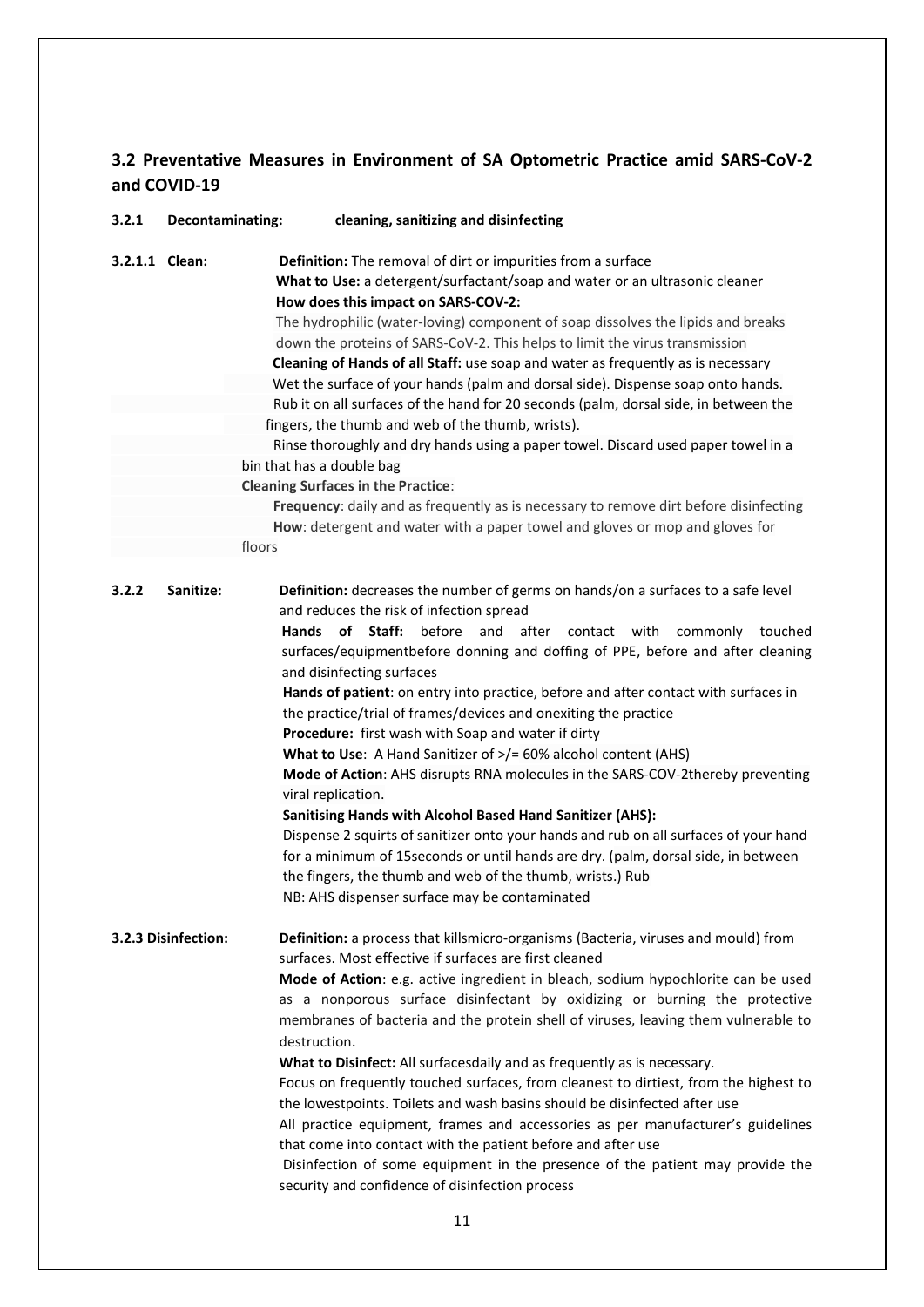| What to use: That which is available and applicable to surface type           |                                                                                             |  |  |
|-------------------------------------------------------------------------------|---------------------------------------------------------------------------------------------|--|--|
| Use gloves and paper towel and discard or gloves and a mop and decontaminate: |                                                                                             |  |  |
| e.g. 1 Acetate Frames: Soap and warm water                                    |                                                                                             |  |  |
| 2 Spectacle Lenses: Lens wipes or rinse with water first then withnon         |                                                                                             |  |  |
|                                                                               | abrasive soap and water                                                                     |  |  |
|                                                                               | 3 Surface disinfectant: chlorine based or hypochlorite solution                             |  |  |
|                                                                               | 4 Alcohol swabs/ bleach solution for tonometer probe. Inspect regularly                     |  |  |
|                                                                               | for any abrasion on the probe                                                               |  |  |
| <b>Types of Chemical Disinfectants:</b>                                       |                                                                                             |  |  |
|                                                                               | 1. sodium hypochlorite solution (bleach 5.25%) diluted 1: 100                               |  |  |
| 2. Alcohol based disinfectant ( > 60% ethanol or 60-70% isopropanol)          |                                                                                             |  |  |
| 3.0.5% hydrogen peroxide                                                      |                                                                                             |  |  |
|                                                                               | 4. Quaternary ammonium compounds and phenoleic compounds (found                             |  |  |
|                                                                               | in household cleaner)                                                                       |  |  |
| NB: allow disinfectant to dry for 10 minutes before contact with the surface  |                                                                                             |  |  |
| 3.2.4Social Distancing:                                                       | Rational: is to decrease RO and decrease the infectiousness of the person<br>with the virus |  |  |
|                                                                               | Within the Practice: Chairs, (that can be disinfected after every use must                  |  |  |
|                                                                               | be placed 2m apart in the waiting and dispensing areas                                      |  |  |
|                                                                               | The number of patients allowed into the practice must be based on<br>available space        |  |  |
|                                                                               | Distance between staff of 2m must be maintained                                             |  |  |

# **3.4 The Environment of the SA Optometric Practice amid SARS-COV-2 and COVID-19**

### **3.3.1 Signage on windows:**

1. Safety and health protocols to be displayed

- 2. Notice that doors are closed for purposes of social distancing
- 3. Doors may remain open if social distancing and pre-entry requirements are possible

#### **3.3.2 Staff, Patient or Visitor entry and exit into and out of practice**

- 1. Wear a mask
- 2. Sanitize hands
- 3. Temperature check
- **4.** Fill out the COVID-19 questionnaire and keep register of all entries (Annexure A)
- 5. If staff/patient/visitoris unwell or presents as a COVID-19 suspect refer to the nearest testing facility /casualty facility and reschedule patient/ visitor

# **3.3.3 Patient History:**

Via: telephone /email/Telemedicineif possible or on entry into the practice to elicitthe chief concern and direct appropriately

**3.3.4 Continuous Education of all Staff on the SARS-COV-2, COVID 19 and Health and Safety Recommendations** refer to information in section 1,2,3 and 4)

#### **3.3.5 Waiting areas and Consulting Rooms**:

Keep items to a minimum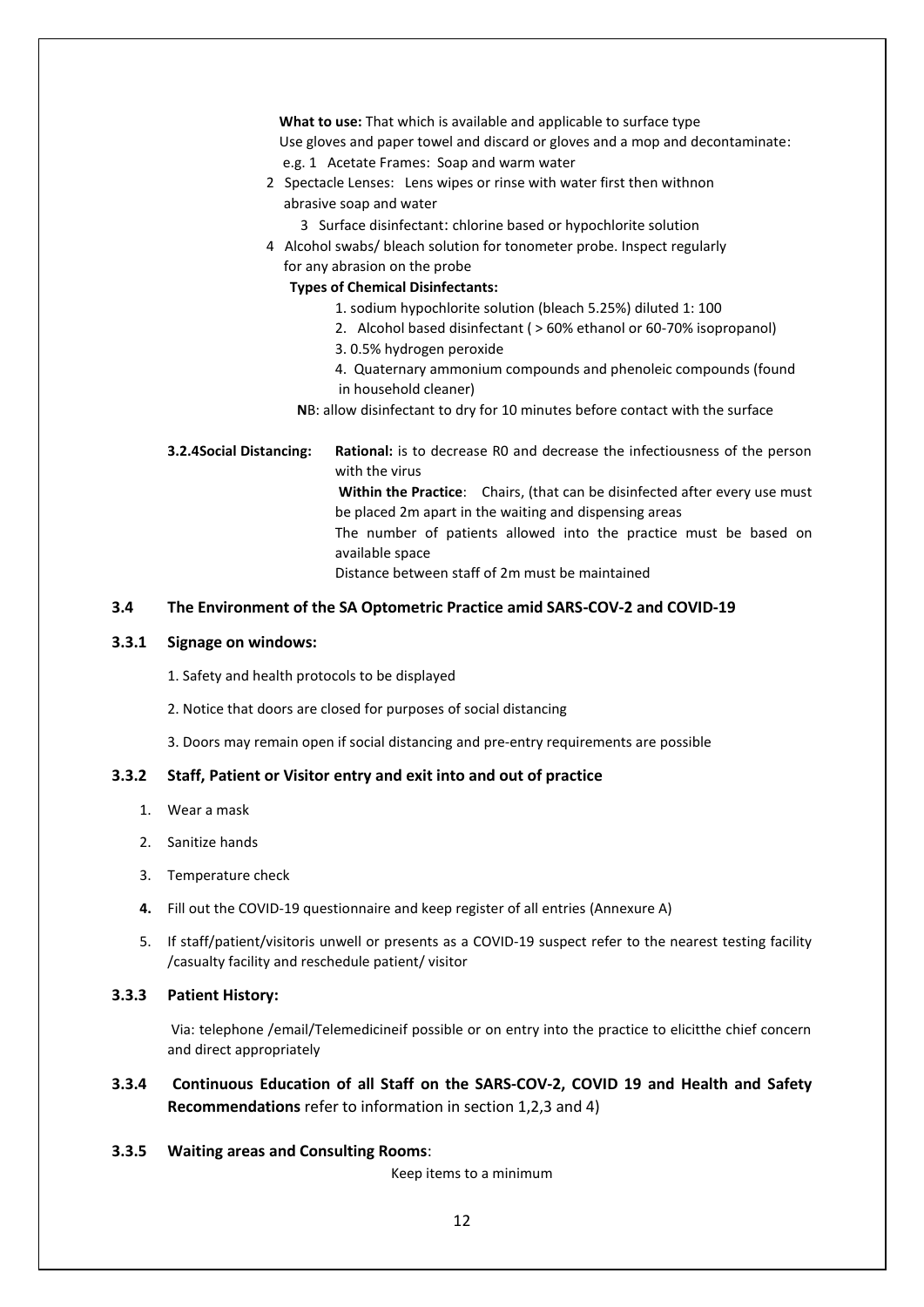Refrain from allowing food, water or drinks to be consumed in the practice

Cough/breath guard on your slit lamp and sanitise after every patient

#### **3.3.6 General Approach to Patients:**

Optometrists and dispensing opticians must use their professional judgement to adapt the examination by using thesafest and most efficient techniques.

### **3.3.7 Clinical matters**:

Conjunctivitis has been reported as a potential sign of COVID19 infection.

Patients are to ensure proper hand washing and drying before inserting and removing contact lenses, Follow the daily wearing schedule as prescribed and clean contact lenses cases daily. Avoid touching your face (eyes) while wearing contact lenses. Cease wear of contact lenses if you are ill.

#### **3.3.8 Aerosol generating procedures**

Any aerosol generating procedure is to be used with caution.

# **3.3.9 Record-keeping**

Document that the patient was examined during the COVID-19 pandemicto help explain your decision-making where necessary and for statistical purposes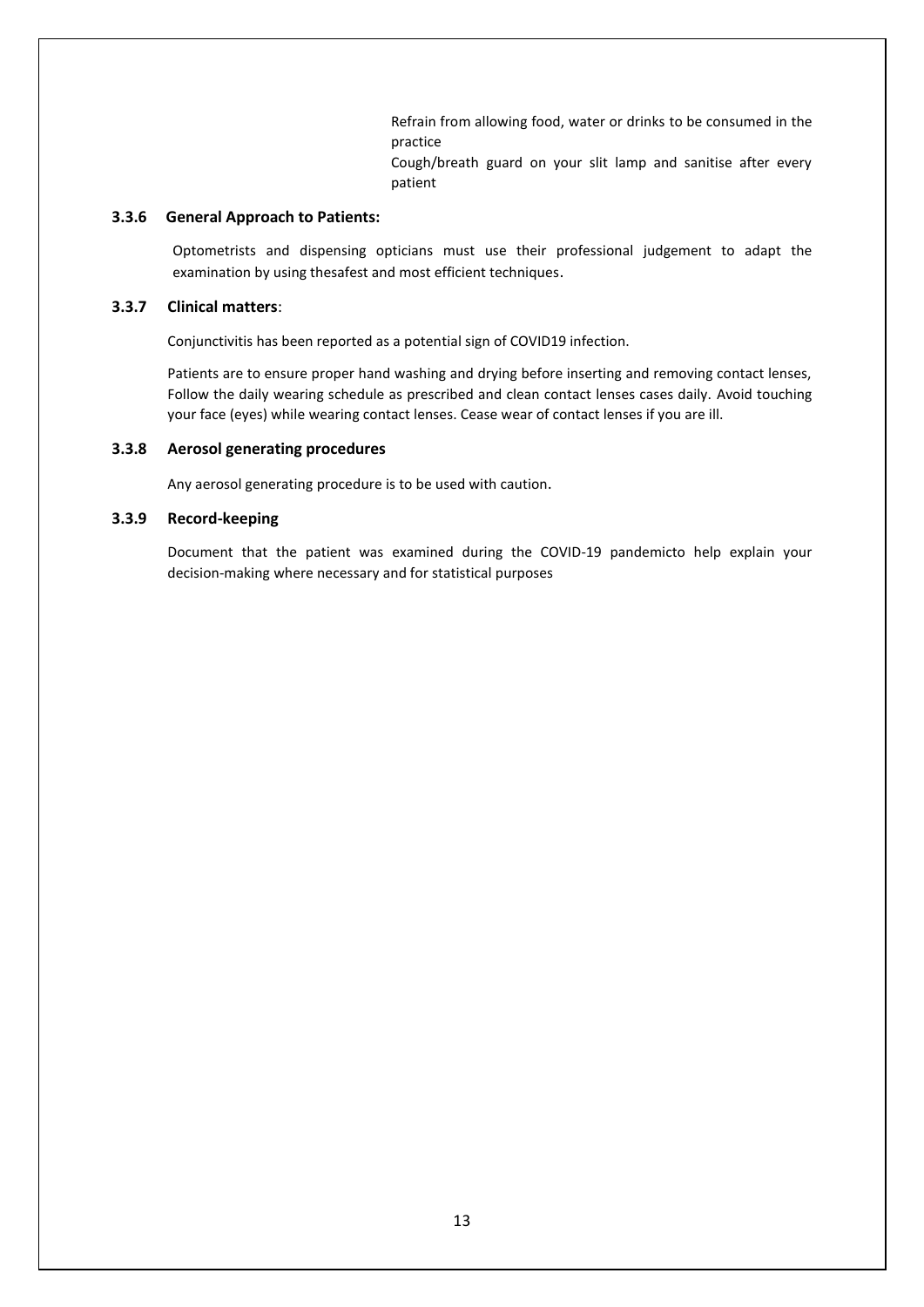# **4 Annexure A:**



# **SAOA Screening Form for COVID 19 of all persons entering the Optometry Practice**

| Name:                    | Time:<br>Date:                                    |
|--------------------------|---------------------------------------------------|
| ID:                      | DOB:<br>Age: _______<br><u> Alban a shekara t</u> |
| Female<br>Male           |                                                   |
| Area:<br><b>Dwelling</b> |                                                   |
| Area:<br>Work:           |                                                   |
| <b>Cell No:</b>          |                                                   |
| <b>Work No:</b>          |                                                   |
| <b>Home No:</b>          |                                                   |

#### **Clinical Information:**

- 1 Are you taking any medication for pain/temperature/analgesics?
- Name: [2013] (Panado; Ibuprofen...can mask a fever)
- 2 Exclude temperatures > 37.2. using an infrared non-contact thermometer.
- 3 Do you have cough  $\Box$  Sore Throat  $\Box$  Breathing difficulty/ shortness of breath
- 4 Record anysystemic condition (high blood pressure, diabetes, asthma, respiratory illnesses, cancer, immune-compromised or any rare diseases)
- 7 Are you taking any other medications **and including immunosuppressive therapy**)

 $\Box$ 

*If yes to 2 and or any in 3 reschedule patient and refer for testing to nearest outpatient facility for COVID 19 testing. Call COVID 19 Clinicians Hotline 082 883 9920*

## *If patient has a normal temperature and is on analgesic, reschedule as this can mask a fever*

|                | <b>Travel History:</b>                                                                             |  |  |  |
|----------------|----------------------------------------------------------------------------------------------------|--|--|--|
| $\mathbf{1}$   | Mode of transport from home to work                                                                |  |  |  |
| $\overline{2}$ | Have you travelled outside of your province/country in the last 14 days?                           |  |  |  |
| $\overline{3}$ | Has your seating distance, between you and the next passenger, during travel been less than<br>1m? |  |  |  |
|                | <b>Exposure History:</b>                                                                           |  |  |  |
|                | Within the last 14 days did you:                                                                   |  |  |  |
|                | Have direct contact with someone known to have contracted (COVID-19)                               |  |  |  |

- 2 Have direct contact with someone known to have had symptoms of COVID -19?
- 3 Worked at or attended a facility that was treating any COVID-19 positive cases?
- 4 Attend any gathering at a religious place of worship, wedding or funeral?

# *If yes reschedule the appointment after isolation period for exposure has passed*

NB: Information may support tracing of contacts of an index case if necessary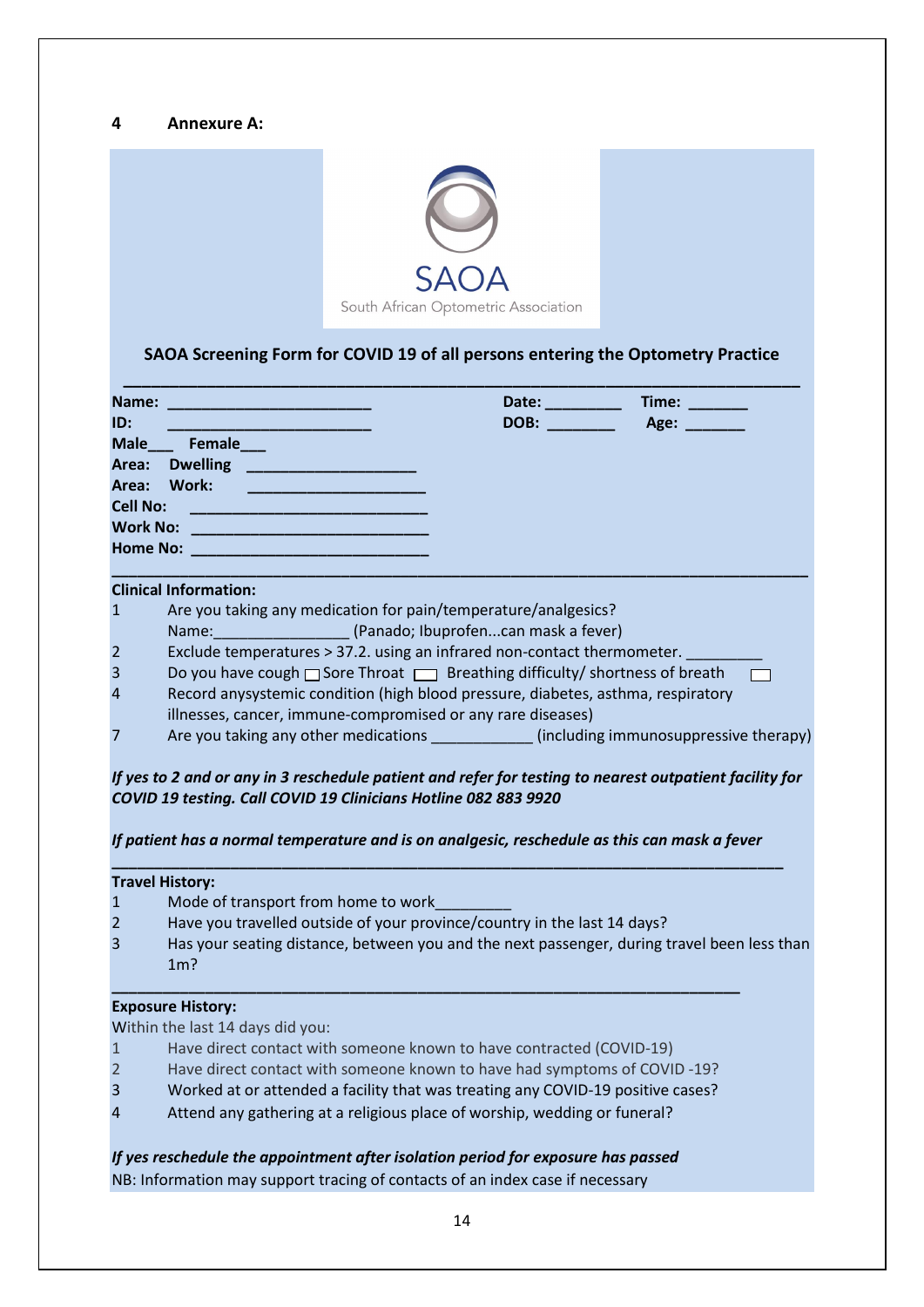# **Annexure B COVID-19 TESTING SITES ( NDOH)**

| <b>Province</b>     | <b>Testing Site</b>                                     | <b>Contact Number</b>                  | <b>Working Hours/Days</b>                                      |
|---------------------|---------------------------------------------------------|----------------------------------------|----------------------------------------------------------------|
|                     | <b>Groote Schuur Academic</b><br><b>Hospital</b>        | Tel: 021 404 5201                      |                                                                |
| <b>Western Cape</b> |                                                         | Tel: 021 404 5116                      | Hours extended depending<br>on the need.                       |
|                     | <b>Tygerberg Academic</b>                               | Tel: 021 938 9354                      | $06:30 - 19:00$                                                |
|                     | Hospital                                                | Tel: 021 938 9355                      | (Seven days a week)                                            |
|                     | <b>Charlotte Maxeke</b>                                 | Tel: 011 489 8853                      | $07:00 - 19:00$                                                |
|                     | <b>Academic Hospital</b>                                | Tel: 011 489 8880                      | (Seven days a week)                                            |
| Gauteng             | <b>Tshwane Academic</b><br><b>Hospital</b>              |                                        | Testing is available daily<br>including weekends               |
|                     |                                                         | Tel: 012 354 7000                      |                                                                |
|                     | Dr George Mukhari<br><b>Hospital</b>                    | Tel: 012 521 4227<br>Tel: 012 521 4217 | $08:00 - 17:00$                                                |
| KwaZulu-Natal       | <b>Inkosi Albert Luthuli</b><br><b>Central Hospital</b> | Tel: 031 240 2794                      | $07:00 - 19:00$ (Monday to<br>Friday)                          |
| <b>Eastern Cape</b> | <b>NHLS Port Elizabeth</b><br>Virology                  | Tel: 041 395 6120/6126                 | $07:00 - 19:00$ (Monday to<br>Friday)<br>08:00-12:00(Saturday) |
| <b>Free State</b>   | <b>Universitas</b>                                      | Tel: 051 405 2834                      | $07:30 - 17:30$                                                |
|                     | <b>Hospital</b>                                         | Tel: 051 405 3162                      |                                                                |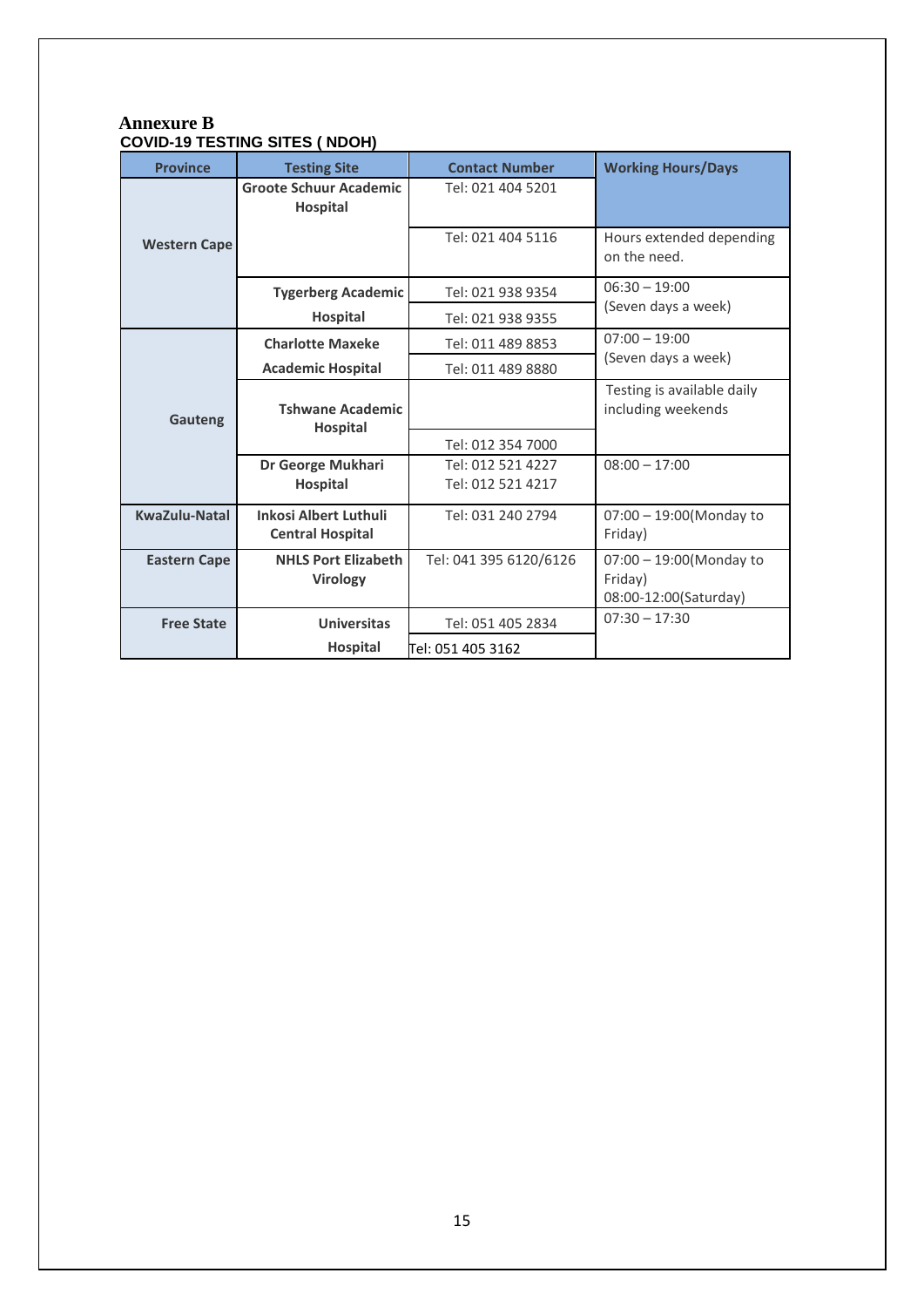#### **5 References:**

- 1. <http://www.lancet.co.za/corona-virus-info-hub/>
- 2. [https://www.hopkinsguides.com/hopkins/view/Johns\\_Hopkins\\_ABX\\_Guide/540747/all/Coronavirus\\_](https://www.hopkinsguides.com/hopkins/view/Johns_Hopkins_ABX_Guide/540747/all/Coronavirus_COVID_19__SARS_CoV_2_) [COVID\\_19\\_\\_SARS\\_CoV\\_2\\_](https://www.hopkinsguides.com/hopkins/view/Johns_Hopkins_ABX_Guide/540747/all/Coronavirus_COVID_19__SARS_CoV_2_)
- 3. [https://www.hopkinsguides.com/hopkins/view/Message\\_Center\\_-](https://www.hopkinsguides.com/hopkins/view/Message_Center_-%20Hopkins_Guides/2015007/all/COVID_19:_Are_We_Getting_Ahead%20%20_%20_) Hopkins Guides/2015007/all/COVID 19: Are We Getting Ahead
- 4. [https://www.ijidonline.com/article/S1201-9712\(20\)30273-3/fulltext](https://www.ijidonline.com/article/S1201-9712(20)30273-3/fulltext)
- 5. <http://www.nicd.ac.za/what-to-do-if-i-am-a-close-contact-of-a-person-with-confirmed-dise>
- 6. [https://www.who.int/infection-prevention/campaigns/clean-hands/webinar2\\_JohnC\\_28](https://www.who.int/infection-prevention/campaigns/clean-hands/webinar2_JohnC_28)
- 7. [https://www.thelancet.com/journals/lanmic/article/PIIS2666-5247\(20\)30003-3/fulltex](https://www.thelancet.com/journals/lanmic/article/PIIS2666-5247(20)30003-3/fulltex)
- 8. [https://www.thelancet.com/journals/lanmic/article/PIIS2666-5247\(20\)30003-3/fulltext](https://www.thelancet.com/journals/lanmic/article/PIIS2666-5247(20)30003-3/fulltext)
- 9. <https://www.medrxiv.org/content/10.1101/2020.03.11.20034546v1>
- 10. <https://www.thelancet.com/action/showPdf?pii=S2666-5247%2820%2930003-3>
- 11. <https://www.uspharmacist.com/article/coronavirus-stable-for-hours-on-surfaces>
- 12. <https://www.acpjournals.org/doi/10.7326/M20-0504>
- 13. <https://www.jwatch.org/na51083/2020/03/13/covid-19-incubation-period-update>
- 14. <http://www.nicd.ac.za/what-to-do-if-i-am-a-close-contact-of-a-person-with-confirmed-dis>
- 16 [https://www.samrc.ac.za/news/what-we-think-we-know-about-covid-19-epidemiological-](https://www.samrc.ac.za/news/what-we-think-we-know-about-covid-19-epidemiological-%20%20%20%20%20%20%20%20%20%20%20%20%20%20%20%20%20numbers)

 [numbers](https://www.samrc.ac.za/news/what-we-think-we-know-about-covid-19-epidemiological-%20%20%20%20%20%20%20%20%20%20%20%20%20%20%20%20%20numbers)

- 16. <https://abcnews.go.com/Health/r0-covid-19-virus-key-metric-opening-plans/story?id=70868997>
- 17. [https://www.cebm.net/covid-19/when-will-it-be-over-an-introduction-to-viral-reproductio numbers](https://www.cebm.net/covid-19/when-will-it-be-over-an-introduction-to-viral-reproductio%20numbers-r0-and-re/)[r0-and-re/](https://www.cebm.net/covid-19/when-will-it-be-over-an-introduction-to-viral-reproductio%20numbers-r0-and-re/)
- 18. [https://www.businessinsider.com/coronavirus-contagious-r-naught-average-patient-spread- 2020-](https://www.businessinsider.com/coronavirus-contagious-r-naught-average-patient-spread-%20%20%202020-3?IR=T) [3?IR=T](https://www.businessinsider.com/coronavirus-contagious-r-naught-average-patient-spread-%20%20%202020-3?IR=T)
- 19. [https://labblog.uofmhealth.org/rounds/how-scientists-quantify-intensity-of-an-outbreak-like-covid-](https://labblog.uofmhealth.org/rounds/how-scientists-quantify-intensity-of-an-outbreak-like-covid-19)[19](https://labblog.uofmhealth.org/rounds/how-scientists-quantify-intensity-of-an-outbreak-like-covid-19)
- 20. <https://www.nicd.ac.za/covid-19-update-46/>
- 21. <https://sacoronavirus.co.za/>
- 22. <https://sacoronavirus.co.za/2020/05/29/update-on-covid-19-28th-may-2020/>
- 23. [https://ncdalliance.org/news-events/blog/as-the-covid-19-pandemic-expands-our- understanding](https://ncdalliance.org/news-events/blog/as-the-covid-19-pandemic-expands-our-%20%20%20%20%20understanding-of-who-is-most-at-risk-is-changing)[of-who-is-most-at-risk-is-changing](https://ncdalliance.org/news-events/blog/as-the-covid-19-pandemic-expands-our-%20%20%20%20%20understanding-of-who-is-most-at-risk-is-changing)
- 24. <https://www.aao.org/editors-choice/case-study-links-covid-19-to-follicular-conjunctivitis>
- 25. [https://www.who.int/emergencies/diseases/novel-coronavirus-2019/technical- guidance/naming](https://www.who.int/emergencies/diseases/novel-coronavirus-2019/technical-%20%20guidance/naming-the-coronavirus-disease-(covid-2019)-and-the-virus-that-causes-it)[the-coronavirus-disease-\(covid-2019\)-and-the-virus-that-causes-it](https://www.who.int/emergencies/diseases/novel-coronavirus-2019/technical-%20%20guidance/naming-the-coronavirus-disease-(covid-2019)-and-the-virus-that-causes-it)
- 26. 27<https://www.nicd.ac.za/wp-content/uploads/2020/04/COVID-19-ENVIRONMENTAL-H>